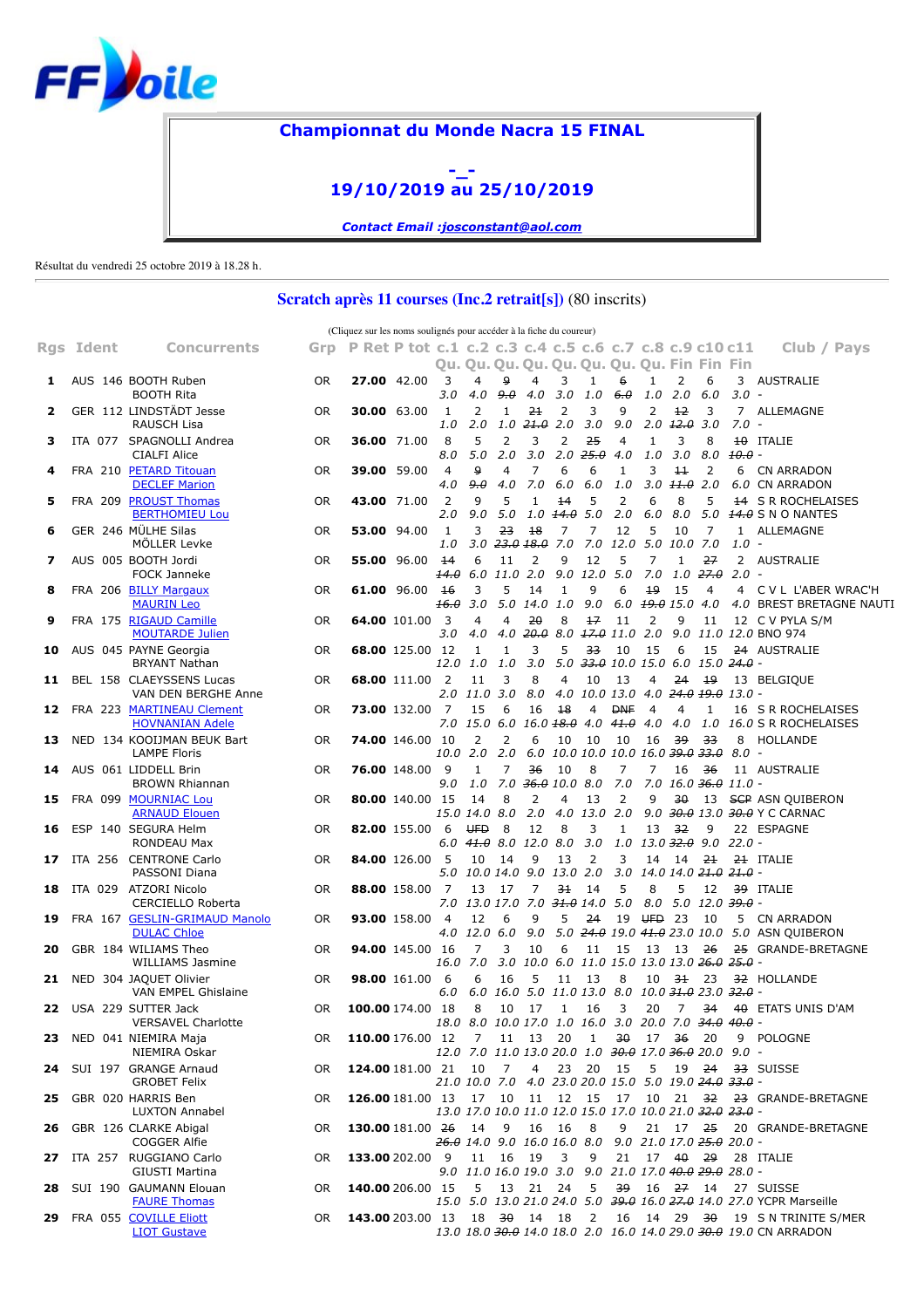| 30   |                | FRA 283 LECONTE Elise<br><b>LEMOS Andres</b>                    |
|------|----------------|-----------------------------------------------------------------|
| 31   | FRA 142        | <b>VICIANA Logan</b>                                            |
| 32   | SUI 215        | <b>CHOQUET Mathieu</b><br><b>ASCHIERI Andrea</b>                |
| 33   | <b>BEL 254</b> | <b>CASTRO Aurelien</b><br>VAN EUPEN Frédérique<br>PROVOST Louis |
| 34   | FRA 179        | <b>GALLIACHE Clement</b><br><b>ARNAUD Flavie</b>                |
| 35   | ITA 263        | <b>DEL PRETE Riccardo</b><br><b>BRUGNACCA Sara</b>              |
| 36   | TAH 001        | <b>LAMOTTE Tom</b><br>LOUVIOT Maya                              |
| 37   | <b>FRA 095</b> | <b>CHABOUD Matteo</b><br><b>EDDY Rupert</b>                     |
| 38   |                | POL 164 CIERZAN Tymoteusz<br>PIERNICKA Katarzyna                |
| 39   | ITA 039        | <b>TABUSSI Eleonora</b><br>MATARAZZO Leonardo                   |
| 40   |                | GBR 129 COOPER Caleb<br><b>CUTBILL Albie</b>                    |
| 41   | SUI 097        | <b>JONSSON Emma</b><br><b>WOHLERS Basile</b>                    |
| 42   | <b>FRA 298</b> | <b>LOUIS Zacharie</b><br><b>CHEUVA Alanis</b>                   |
| 43   | <b>FRA 207</b> | <b>FOURNIER Robin</b><br><b>GRUET Hippolyte</b>                 |
| 44   | SUI 076        | <b>PARIAT Alexis</b><br>VAN DER KLINK Paul                      |
| 45   |                | AUT 118 RABEDER Léa sophie<br><b>WECH Christoph</b>             |
| 46   |                | GBR 070 SMITH Morgan<br><b>HAMEL Alex</b>                       |
| 47   |                | FRA 296 DUCROCQ Lea<br><b>HEMBERT Corentin</b>                  |
| 48   |                | NED 042 VAN DER VALK Fleur<br>VAN DER WALD Teun                 |
|      |                | 49 NED 132 TER HAAR Luuk<br><b>GEUZEBROEK Justus</b>            |
| 50   | SUI 195        | ZAGURY John<br><b>VITEL David</b>                               |
| 51   |                | GER 028 BEYER Leonard<br><b>RAUSCH Merle</b>                    |
|      |                | 52 GBR 079 HARRISON William<br>FERNEYHOUGH Isabella             |
|      |                | 53 FRA 124 MANIGLIER Olga<br><b>PETERS Etienne</b>              |
|      |                | 54 MON 141 TORTELLA Andrea<br><b>LEPOIVRE Pauline</b>           |
|      |                | 55 FRA 222 MARTINEAU Louis<br><b>BOIZUMAULT Raphael</b>         |
| 56   | ITA 243        | <b>SEPE Giulia</b><br><b>CIRILLO Ettore</b>                     |
|      |                | 57 ITA 261 HIRSCH Arto<br><b>GIUBITEL Andrea</b>                |
|      |                | 58 MON 220 FREDERIKSEN Lucas<br><b>LAMY Francois</b>            |
| 59   |                | FRA 208 QUEIROL Nina<br><b>MORICEAU-LOQUEN Gildwen</b>          |
| 60   |                | BEL 300 BORGHIJS Kwinten<br><b>BORGHIJS Lieselotte</b>          |
| 61   | SUI 191        | <b>GRANDJEAN Axel</b><br><b>GAUDIN Damien</b>                   |
|      |                | 62 GBR 019 BUNCLARK Hector<br><b>KIRK Maddy</b>                 |
| 63   | SUI 083        | <b>SURDEZ Malo</b><br><b>TUNIK Flavia</b>                       |
| 64   | ITA 030        | <b>TUMA Gianmaria</b><br>CEPPAROTTI Lorenzo                     |
|      |                | 65 NED 131 DRAGT Charlotte<br>VAN DET BURG Wessel               |
| 66 - |                | SUI 196 GUIGNARD Clement<br><b>DERTSCHY Luca</b>                |
|      |                | 67 BEL 147 VAN MAERCKE Jan<br><b>VAN MAERCKE Tom</b>            |
|      |                | 68 FRA 221 COLLAS Sarah<br><b>DEVIS Hugo</b>                    |
|      |                | 69 AUT 097 SCHMIDT Sophie<br>HÖGER Yannik                       |
|      |                | 70 FRA 168 PEAN Oscar                                           |

| 30   |  | FRA 283 LECONTE Elise<br><b>LEMOS Andres</b>              | 0R        | <b>146.00</b> 216.00 23                                     | 13   | - 15                                                                                                           |       | 6 <del>DNF</del>                | $\overline{4}$         | 23             | 26               | - 20           | - 16     |                        | 29 YC La Grande Motte<br>23.0 13.0 15.0 6.0 41.0 4.0 23.0 26.0 20.0 16.0 29.0 YC La Grande Motte                |
|------|--|-----------------------------------------------------------|-----------|-------------------------------------------------------------|------|----------------------------------------------------------------------------------------------------------------|-------|---------------------------------|------------------------|----------------|------------------|----------------|----------|------------------------|-----------------------------------------------------------------------------------------------------------------|
|      |  | 31 FRA 142 VICIANA Logan                                  | 0R        | 148.00 227.00 25                                            | 8    | 12                                                                                                             |       | 10 <del>DNF</del> 17 DPIi 25 18 |                        |                |                  |                | 17       |                        | 38 YCM                                                                                                          |
|      |  | <b>CHOQUET Mathieu</b><br>32 SUI 215 ASCHIERI Andrea      | 0R        | 149.00 209.00 19                                            | 21   | <i>25.0   8.0   12.0  10.0 <del>41.0</del>  17.0  16.0  25.0  18.0  17.0  <del>38.0</del>  YCM</i><br>12 34    |       | 20                              | - 18                   | 8              |                  | 11 22 18       |          |                        | 26 SUISSE                                                                                                       |
| 33   |  | <b>CASTRO Aurelien</b><br>BEL 254 VAN EUPEN Frédérique    | 0R        | 151.00 220.00 14                                            | 16   | 19.0 21.0 12.0 <del>34.0</del> 20.0 18.0 8.0 11.0 22.0 18.0 <del>26.0</del> -<br>13 17 25                      |       |                                 | - 12                   | 17             |                  | $15 \quad 34$  | 22       |                        | 35 BELGIQUE                                                                                                     |
| 34   |  | PROVOST Louis<br>FRA 179 GALLIACHE Clement                | <b>OR</b> | 174.00 251.00 18                                            | 12   | 14.0 16.0 13.0 17.0 25.0 12.0 17.0 15.0 <del>34.0</del> 22.0 <del>35.0</del> -<br>23                           | 29    | 15                              | 15                     | 16             | 11               | 35 BFD         |          |                        | 36 S R ROCHELAISES                                                                                              |
|      |  | <b>ARNAUD Flavie</b><br>35 ITA 263 DEL PRETE Riccardo     | 0R        | <b>177.00</b> 247.00 5                                      | 30   | 28                                                                                                             | - 13  | - 26                            | - 20                   | 18             | 12 25            |                | -39      |                        | 18.0 12.0 23.0 29.0 15.0 15.0 16.0 11.0 35.0 <del>41.0 36.0</del> C. N. CLAOUEY<br>31 ITALIE                    |
| 36   |  | <b>BRUGNACCA Sara</b><br>TAH 001 LAMOTTE Tom              | 0R        | 180.00 249.00 22                                            | 32   | 5.0 30.0 28.0 13.0 26.0 20.0 18.0 12.0 25.0 <del>39.0 31.0</del> -<br>31                                       | 30    | - 19                            | 7                      | 14             |                  | $12 \quad 37$  | 28       |                        | 17 TAHITI                                                                                                       |
| 37.  |  | LOUVIOT Maya<br>FRA 095 CHABOUD Matteo                    | 0R        | 183.00 244.00 8                                             | 22   | 22.0 <del>32.0</del> 31.0 30.0 19.0  7.0  14.0 12.0 <del>37.0</del> 28.0 17.0 -<br>14 23 13                    |       |                                 | - 25                   | 27             | 23 28            |                | 31       |                        | 30 C V SEVRIER                                                                                                  |
|      |  | <b>EDDY Rupert</b>                                        |           |                                                             |      |                                                                                                                |       |                                 |                        |                |                  |                |          |                        | 8.0 22.0 14.0 23.0 13.0 25.0 27.0 23.0 28.0 <del>31.0 30.0</del> C V SEVRIER                                    |
| 38 . |  | POL 164 CIERZAN Tymoteusz<br>PIERNICKA Katarzyna          | 0R        | 184.00 263.00 11                                            | - 19 | 15<br>11.0 19.0 15.0 35.0 9.0 41.0 26.0 19.0 38.0 35.0 15.0 -                                                  | - 35  | 9                               | <b>BFD</b> 26          |                | 19               | - 38           | - 35     |                        | 15 POLOGNE                                                                                                      |
| 39   |  | ITA 039 TABUSSI Eleonora<br>MATARAZZO Leonardo            | 0R        | 200.00 278.00 23                                            | 15   | - 24<br>23.0 15.0 24.0 22.0 <del>41.0</del> 33.0 11.0 9.0 26.0 <del>37.0</del> 37.0 -                          |       | 22 DNF 33                       |                        | 11             | 9                | 26             | 37       |                        | 37 ITALIE                                                                                                       |
| 40   |  | GBR 129 COOPER Caleb<br><b>CUTBILL Albie</b>              | 0R        | 202.00 284.00 11                                            | 27   | 11.0 27.0 17.0 24.0 19.0 <del>41.0</del> 14.0 18.0 <del>41.0</del> 38.0 34.0 -                                 |       | 17 24 19 BFD                    |                        | 14             |                  | 18 SCPi 38     |          |                        | 34 GRANDE-BRETAGNE                                                                                              |
| 41   |  | SUI 097 JONSSON Emma<br><b>WOHLERS Basile</b>             |           | ARGENT 117.00 199.00 27                                     | 23   | 22 18 <del>DNF</del><br>27.0 23.0 22.0 18.0 <del>41.0</del> 6.0 <del>41.0</del> 8.0 2.0                        |       |                                 | - 6                    | <del>UFD</del> | 8                | 2              | 9<br>9.0 | $2.0 -$                | 2 SUISSE                                                                                                        |
|      |  | 42 FRA 298 LOUIS Zacharie<br><b>CHEUVA Alanis</b>         |           | ARGENT 146.00 211.00 34                                     | 29   | 18                                                                                                             | 1     | $21 \t 31$                      |                        | 24             |                  | 24 14          | 14       |                        | 1 C N WIMEREUX<br>34.0 29.0 18.0 1.0 21.0 31.0 24.0 24.0 14.0 14.0 1.0 CN WIMEREUX                              |
|      |  | 43 FRA 207 FOURNIER Robin<br><b>GRUET Hippolyte</b>       |           | ARGENT 146.00 217.00 30 DNF 25                              |      |                                                                                                                | - 15  | 22                              | - 24                   | 13             | 20               | 3              | 11       |                        | 13 C V MARSEILLAN<br><del>30.0 41.0</del> 25.0 15.0 22.0 24.0 13.0 20.0 3.0 11.0 13.0 YC La Grande Motte        |
| 44   |  | SUI 076 PARIAT Alexis<br>VAN DER KLINK Paul               |           | ARGENT 150.00 232.00 <del>DSQi</del> 26                     |      | - 26<br><del>41.0</del> 26.0 26.0 34.0 <del>41.0</del> 14.0 18.0 3.0 19.0 3.0                                  |       | 34 <del>DNF</del> 14            |                        | 18             | 3                | 19             | 3        | $7^{\circ}$<br>$7.0 -$ | <b>SUISSE</b>                                                                                                   |
|      |  | 45 AUT 118 RABEDER Léa sophie<br><b>WECH Christoph</b>    |           | ARGENT 152.00 224.00 27 <del>DNF</del> 18                   |      | 27.0 41.0 18.0 8.0 14.0 16.0 24.0 <del>31.0</del> 12.0 15.0 18.0 -                                             | 8     | 14 16                           |                        | 24             | 31               | 12             | - 15     |                        | 18 AUTRICHE                                                                                                     |
| 46   |  | GBR 070 SMITH Morgan                                      |           | ARGENT 162.00 226.00 31                                     | 20   | 33                                                                                                             | 31 15 |                                 | - 11                   | 12             |                  | 18 25          | 25       |                        | 5 GRANDE-BRETAGNE                                                                                               |
| 47   |  | <b>HAMEL Alex</b><br>FRA 296 DUCROCO Lea                  |           | ARGENT 169.00 244.00 32                                     | 25   | <del>31.0</del> 20.0 <del>33.0</del> 31.0 15.0 11.0 12.0 18.0 25.0 25.0 5.0 -                                  |       | 19 28 <del>DNF 34</del>         |                        | 26             | 22               | 7              | 1        |                        | 9 C N WIMEREUX                                                                                                  |
| 48   |  | <b>HEMBERT Corentin</b><br>NED 042 VAN DER VALK Fleur     |           | ARGENT 170.00 244.00 10                                     |      | 32.0 25.0 19.0 28.0 <del>41.0 34.0</del> 26.0 22.0 7.0 1.0<br>30 UFD 12 11                                     |       |                                 | 32                     | -33            | 29               | - 22           | 12       |                        | 9.0 C N WIMEREUX<br>12 HOLLANDE                                                                                 |
| 49   |  | VAN DER WALD Teun<br>NED 132 TER HAAR Luuk                |           | ARGENT 172.00 254.00 21                                     |      | 10.0 30.0 <del>41.0</del> 12.0 11.0 32.0 <del>33.0</del> 29.0 22.0 12.0 12.0 -<br>20 UFD 25                    |       | 12                              | 22 <del>DSQ</del> i 26 |                |                  | -28            | 4        |                        | 14 HOLLANDE                                                                                                     |
| 50   |  | <b>GEUZEBROEK Justus</b><br>SUI 195 ZAGURY John           |           | ARGENT 180.00 243.00 19                                     |      | 21.0 20.0 <del>41.0</del> 25.0 12.0 22.0 <del>41.0</del> 26.0 28.0 4.0 14.0 -<br>33 27 22                      |       | 30                              | - 21                   | 25             | 24 16            |                | 23       |                        | 3 SUISSE                                                                                                        |
|      |  | <b>VITEL David</b><br>51 GER 028 BEYER Leonard            |           | ARGENT 181.00 254.00 32                                     |      | 19.0 <del>33.0</del> 27.0 22.0 <del>30.0</del> 21.0 25.0 24.0 16.0 23.0 3.0 -<br>18 UFD 28                     |       | 22                              | - 29                   | 28             | 22               | 6              | 20       | 8                      | ALLEMAGNE                                                                                                       |
|      |  | <b>RAUSCH Merle</b><br>52 GBR 079 HARRISON William        |           | ARGENT 181.00 260.00 DNF 22 21                              |      | <del>32.0</del> 18.0 <del>41.0</del> 28.0 22.0 29.0 28.0 22.0 6.0 20.0                                         | 19    | 7                               | 38                     | 32             | 28               | 29             | 8        | 8.0 -                  | 15 GRANDE-BRETAGNE                                                                                              |
|      |  | FERNEYHOUGH Isabella<br>53 FRA 124 MANIGLIER Olga         |           | ARGENT 182.00 254.00 33 33 32 5 36 26 31 36 9 2 11 CNNICE   |      | <del>41.0</del> 22.0 21.0 19.0 7.0 <del>38.0</del> 32.0 28.0 29.0 8.0 15.0 -                                   |       |                                 |                        |                |                  |                |          |                        |                                                                                                                 |
|      |  | <b>PETERS Etienne</b>                                     |           |                                                             |      |                                                                                                                |       |                                 |                        |                |                  |                |          |                        | <i>33.0 33.0 32.0 5.0 <del>36.0</del> 26.0 31.0 <del>36.0</del> 9.0 2.0 11.0</i> C N BAUDUEN                    |
|      |  | 54 MON 141 TORTELLA Andrea<br>LEPOIVRE Pauline            |           | ARGENT 188.00 256.00 17 21 20 <del>33</del> 17 26           |      | 17.0 21.0 20.0 <del>33.0</del> 17.0 26.0 22.0 33.0 <del>35.0</del> 28.0 4.0 -                                  |       |                                 |                        | 22             | 33 <del>35</del> |                | 28       |                        | 4 MONACO                                                                                                        |
|      |  | 55 FRA 222 MARTINEAU Louis<br><b>BOIZUMAULT Raphael</b>   |           | ARGENT 194.00 270.00 35                                     |      | 32  22  27 <del>DNF</del> 35  20                                                                               |       |                                 |                        |                | 6                | $\mathbf{1}$   |          |                        | SCP 20 EV ROCHELAISE<br>35.0 32.0 22.0 27.0 41.0 35.0 20.0 6.0 1.0 31.0 20.0 EV ROCHELAISE                      |
|      |  | 56 ITA 243 SEPE Giulia<br><b>CIRILLO Ettore</b>           |           | ARGENT 199.00 281.00 40 SCPi 34 29 DNF 18                   |      | 40.0 41.0 34.0 29.0 41.0 18.0 20.0 28.0 4.0 10.0 16.0 -                                                        |       |                                 |                        | 20             | 28               | $\overline{4}$ | 10       |                        | 16 ITALIE                                                                                                       |
|      |  | 57 ITA 261 HIRSCH Arto<br><b>GIUBITEL Andrea</b>          |           | ARGENT 201.00 268.00 17 27 27 26 25 <del>29</del>           |      | 17.0 27.0 27.0 26.0 25.0 <del>29.0 38.0</del> 23.0 8.0 21.0 27.0 -                                             |       |                                 |                        | 38             | - 23             | -8             | 21       |                        | 27 ITALIE                                                                                                       |
| 58   |  | MON 220 FREDERIKSEN Lucas<br><b>LAMY Francois</b>         |           | ARGENT 201.00 278.00 25                                     |      | 16 20 33 <del>DNF</del> 19<br>25.0 16.0 20.0 33.0 <del>41.0</del> 19.0 21.0 <del>36.0</del> 18.0 24.0 25.0 YCM |       |                                 |                        | 21             | - 36             | - 18           | - 24     |                        | 25 MONACO                                                                                                       |
| 59   |  | FRA 208 QUEIROL Nina<br><b>MORICEAU-LOQUEN Gildwen</b>    |           | ARGENT 202.00 272.00 20                                     |      | 24 25 <del>36</del>                                                                                            |       | - 26                            | - 31                   | 22             | 21               | 5              | 34       |                        | 28 C V MARSEILLAN<br>20.0 24.0 25.0 36.0 26.0 31.0 22.0 21.0 5.0 34.0 28.0 YC La Grande Motte                   |
|      |  | 60 BEL 300 BORGHIJS Kwinten<br><b>BORGHIJS Lieselotte</b> |           | ARGENT 206.00 288.00 36 SCPi DNF 11 32 22                   |      | 36.0 41.0 41.0 11.0 32.0 22.0 7.0 27.0 23.0 38.0 10.0 -                                                        |       |                                 |                        | 7              |                  | 27 23          | - 38     |                        | 10 BELGIQUE                                                                                                     |
|      |  | 61 SUI 191 GRANDJEAN Axel<br><b>GAUDIN Damien</b>         |           | ARGENT 208.00 279.00 30 29 29 15 DNF 28                     |      | <del>30.0</del> 29.0 29.0 15.0 <del>41.0</del> 28.0 29.0 25.0 30.0 6.0 17.0 -                                  |       |                                 |                        |                | 29 25 30         |                | 6        |                        | 17 SUISSE                                                                                                       |
|      |  | 62 GBR 019 BUNCLARK Hector<br><b>KIRK Maddy</b>           |           | ARGENT 211.00 284.00 22                                     |      | 26 31 <del>32</del> 17 19<br>22.0 26.0 31.0 <del>32.0</del> 17.0 19.0 19.0 32.0 32.0 13.0 <del>41.0</del> -    |       |                                 |                        | 19             |                  |                |          |                        | 32 32 13 <del>DNF</del> GRANDE-BRETAGNE                                                                         |
|      |  | 63 SUI 083 SURDEZ Malo                                    |           | ARGENT 221.00 303.00 28 DNF DNF DNF DNF 27                  |      |                                                                                                                |       |                                 |                        | 25             | 35 11            |                | 7        |                        | 6 SUISSE                                                                                                        |
|      |  | <b>TUNIK Flavia</b><br>64 ITA 030 TUMA Gianmaria          |           | ARGENT 221.00 303.00 20                                     |      | 28.0 <del>41.0 41.0</del> 41.0 41.0 27.0 25.0 35.0 11.0 7.0<br>35 <del>DNF</del> 20                            |       | 27 BFD 32                       |                        |                |                  | 30 10          | - 26     | 6.0 -                  | 21 ITALIE                                                                                                       |
|      |  | CEPPAROTTI Lorenzo<br>65 NED 131 DRAGT Charlotte          |           | ARGENT 238.00 308.00 26                                     |      | 20.0 35.0 <del>41.0</del> 20.0 27.0 <del>41.0</del> 32.0 30.0 10.0 26.0 21.0 -<br>24 <del>32</del> 26 28 30    |       |                                 |                        | 30             |                  | $27 - 38$      | - 16     |                        | 31 HOLLANDE                                                                                                     |
|      |  | VAN DET BURG Wessel<br>66 SUI 196 GUIGNARD Clement        |           | ARGENT 240.00 322.00 37                                     |      | 26.0 24.0 <del>32.0</del> 26.0 28.0 30.0 30.0 27.0 <del>38.0</del> 16.0 31.0 -<br>23 35 25 <del>DNF</del> 23   |       |                                 |                        | 23             |                  |                |          |                        | 35 17 22 UFD SUISSE                                                                                             |
|      |  | <b>DERTSCHY Luca</b><br>67 BEL 147 VAN MAERCKE Jan        |           | ARGENT 242.00 320.00 31                                     |      | 25 19 27 21 <del>BFD 37</del>                                                                                  |       |                                 |                        |                |                  | 33 31 29       |          |                        | 26 BELGIQUE                                                                                                     |
|      |  | VAN MAERCKE Tom<br>68 FRA 221 COLLAS Sarah                |           | ARGENT 243.00 315.00 24                                     | 28   | 31.0 25.0 19.0 27.0 21.0 41.0 37.0 33.0 31.0 29.0 26.0 -<br>21 30                                              |       | 28 <del>37</del>                |                        | 28             | 31 20            |                | - 35     |                        | 33 C.V.BORMES                                                                                                   |
|      |  | <b>DEVIS Hugo</b><br>69 AUT 097 SCHMIDT Sophie            |           | ARGENT 243.00 308.00 29                                     |      | 28 24 31                                                                                                       |       | 29 <del>34</del>                |                        | 29             |                  |                |          |                        | 24.0 28.0 21.0 30.0 28.0 <del>37.0</del> 28.0 31.0 20.0 <del>35.0</del> 33.0 S N BANDOL<br>29 24 27 24 AUTRICHE |
|      |  | <b>HÖGER Yannik</b>                                       |           |                                                             |      | 29.0 28.0 24.0 <del>31.0</del> 29.0 <del>34.0</del> 29.0 29.0 24.0 27.0 24.0 -                                 |       |                                 |                        |                |                  |                |          |                        |                                                                                                                 |
|      |  | 70 FRA 168 PEAN Oscar                                     |           | ARGENT 245.00 326.00 24 19 28 23 24 30 34 37 26 40 BNF SNST |      |                                                                                                                |       |                                 |                        |                |                  |                |          |                        |                                                                                                                 |